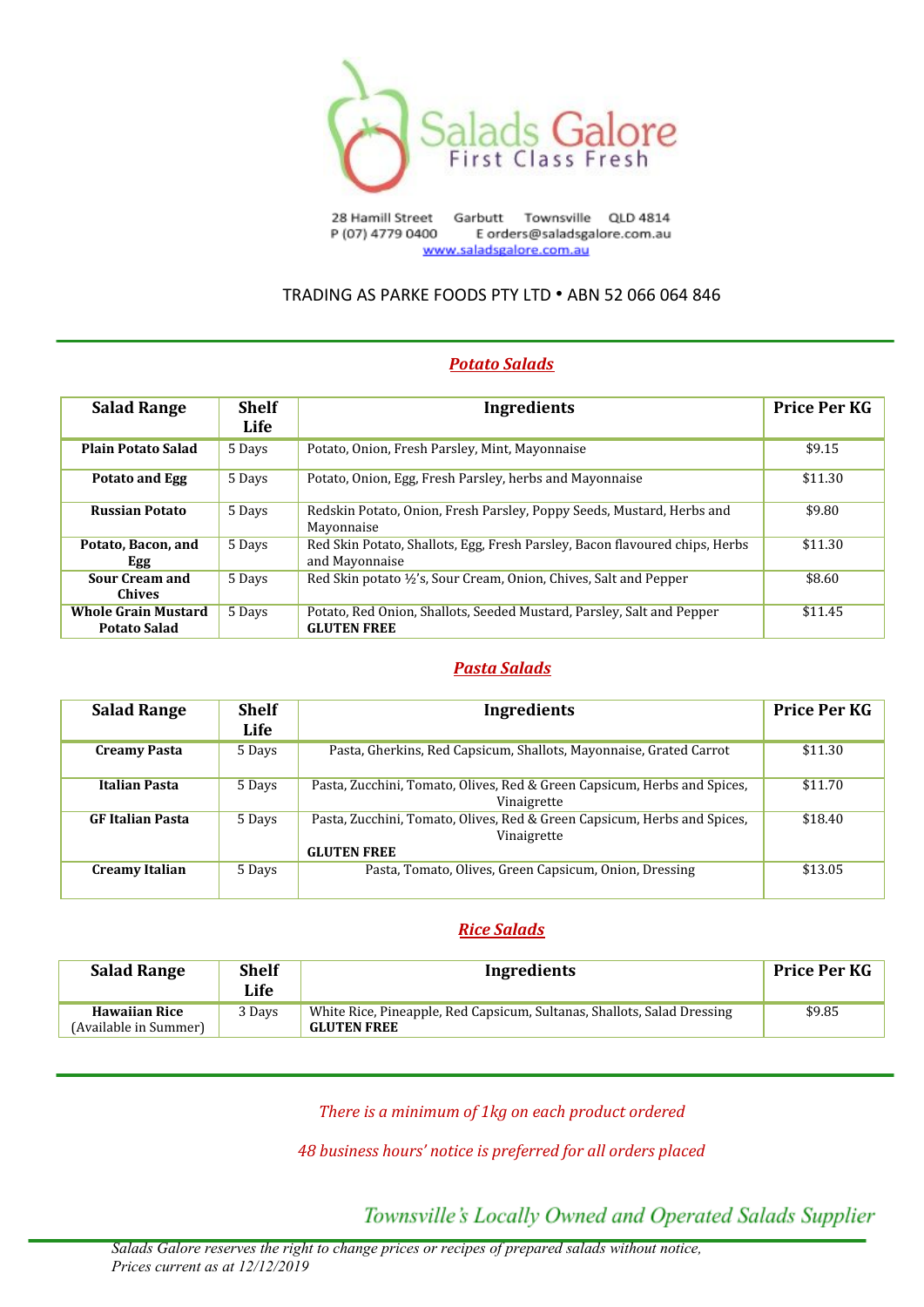

Garbutt Townsville QLD 4814 28 Hamill Street P (07) 4779 0400 E orders@saladsgalore.com.au www.saladsgalore.com.au

# TRADING AS PARKE FOODS PTY LTD • ABN 52 066 064 846

# *Winter Warmers*

| <b>Salad Range</b>                | <b>Shelf</b><br>Life | Ingredients                                                                                                   | <b>Price Per</b><br>KG |
|-----------------------------------|----------------------|---------------------------------------------------------------------------------------------------------------|------------------------|
| <b>Asian Noodle</b>               | 5 Days               | Hokkien noodles, Oyster Sauce, Soya Sauce, Sweet Chilli sauce, Red<br>Capsicum, Red Onion, Parsley, Coriander | \$11.60                |
| <b>Mediterranean Cous</b><br>Cous | 3 days               | Semi Sun dried Tomatoes, Red Capsicum, Red Onion, Parsley, Coriander                                          | \$11.45                |
| Sweet Chilli Thai Salad           | 5 Days               | Rice noodles, Cabbage, Carrot, Celery, Shallots, Sweet Chilli and Soy Sauce.<br><b>GLUTEN FREE</b>            | \$14.66                |

# *Vegetable Salads*

| <b>Salad Range</b>                     | <b>Shelf</b><br>Life | Ingredients                                                                                          | <b>Price Per</b><br>KG |
|----------------------------------------|----------------------|------------------------------------------------------------------------------------------------------|------------------------|
| Mediterranean<br>(Available in Summer) | 3 Days               | Tomato, Red & Green Capsicum, Red Onion, Shallots, Zucchini, Cucumber,<br>Olives, Herbs, Vinaigrette | \$13.90                |
| <b>Tabouli</b>                         | 3 Days               | Parsley, Burghal, Tomato, Cucumber, Shallots, Mints, Lemon Pepper                                    | Upon request           |
| <b>Bombay Salad</b>                    | 5 Days               | Carrot, Brown Onion, Parsley, Sultanas, Peppitas, Orange zest.                                       | \$11.47                |
|                                        |                      | <b>VEGAN /VEGETARIAN</b>                                                                             |                        |

#### *Favourites*

| <b>Salad Range</b>  | <b>Shelf</b><br>Life | <b>Ingredients</b>                                                                      | <b>Price Per</b><br>KG |
|---------------------|----------------------|-----------------------------------------------------------------------------------------|------------------------|
| Coleslaw            | 5 Days               | Cabbage, Carrot, Celery, Shallots, Mayonnaise                                           | \$10.60                |
|                     |                      | <b>GLUTEN FREE OPTION AVAILABLE</b>                                                     | \$10.96                |
| <b>Red Coleslaw</b> | 5 Day                | Red and Green Cabbage, Carrot, Celery, Shallots, Mayonnaise                             | \$11.00                |
|                     |                      | <b>GLUTEN FREE OPTION AVAILABLE</b>                                                     | \$11.36                |
| <b>Dryslaw</b>      | 5Days                | Green Cabbage, Carrot, Celery, Shallots                                                 | \$9.75                 |
| <b>Red Dryslaw</b>  | 5 Days               | Red and Cabbage, Carrot, Celery, Shallots                                               | \$10.25                |
| <b>BroccoSlaw</b>   | 5 Days               | Broccoli, Homemade Italian Dressing, Carrot, Sultanas, Cooked<br>Bacon                  | \$7.08                 |
| <b>Mixed Bean</b>   | 5 Days               | Beans, Corn, Peas, String Beans, Red & Green Capsicum, Onion,<br>Garlic, Herbs & Spices | \$10.60                |
| <b>Tossed Salad</b> | 3 Days               | Lettuce, Tomato, Onions, Cucumber, Celery, Red & Green Capsicum,<br>Carrot, Olive       | \$10.60                |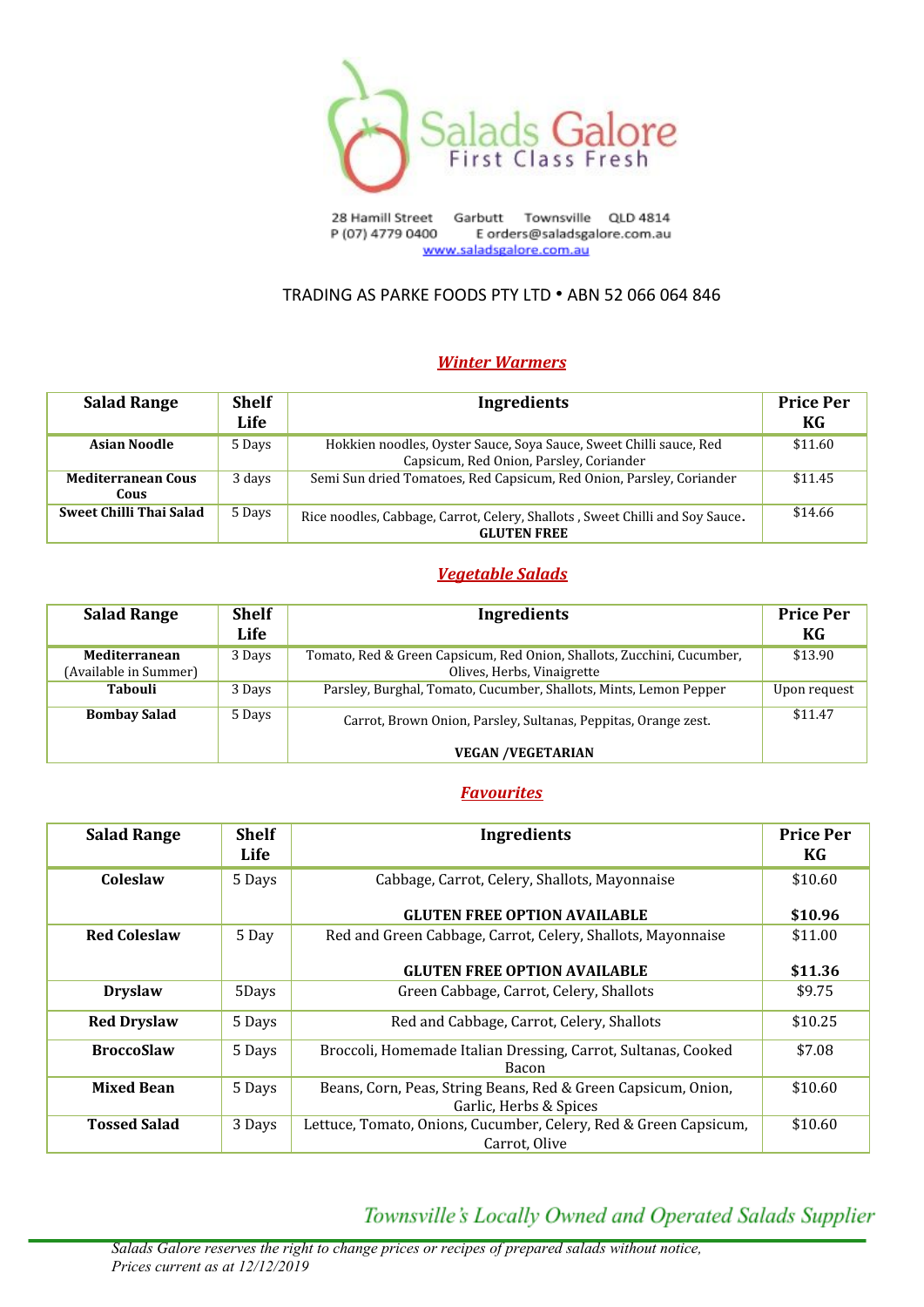

Garbutt Townsville QLD 4814 28 Hamill Street P (07) 4779 0400 E orders@saladsgalore.com.au www.saladsgalore.com.au

#### TRADING AS PARKE FOODS PTY LTD • ABN 52 066 064 846

|                             |        | <b>GLUTEN FREE</b>                                                                                                        |         |
|-----------------------------|--------|---------------------------------------------------------------------------------------------------------------------------|---------|
| <b>Tossed Salad Mesclun</b> | 3 Days | Mesclun lettuce, Tomato, Onions, Cucumber, Celery, Red & Green                                                            | \$11.60 |
|                             |        | Capsicum, Carrot, Olive                                                                                                   |         |
|                             |        | <b>GLUTEN FREE</b>                                                                                                        |         |
| <b>Fruit Salad</b>          | 3 Days | Apple, Orange, Passion Fruit, Rockmelon, Honey Dew Melon,<br>Pineapple, Seasonal Tropical Fruit, and Fruit Salad Dressing | \$11.10 |
| <b>Chunky Stir Fry</b>      | 5 Days | Red & Green Capsicum, Carrot, Celery, Zucchini & Onion                                                                    | \$8.80  |
| <b>Soup Mix</b>             | 5 Days | Potato, Carrot, Onion, Pumpkin portions perfect for soup making.                                                          | \$5.51  |
| <b>Roast Vegetable Tray</b> | 5 Days | Potato, Pumpkin, Sweet Potato, Carrot and Onion for roasting.<br>Available in 3 kg or 5 kg amounts.                       | \$7.59  |
| <b>Pastie Mix</b>           | 5 Days | Potato, Sweet Potato, Onion, Pumpkin diced                                                                                | \$7.16  |

#### *Family Servings 500g*

| <b>Garden Salads 500g</b>  | 3 Days | Mesclun mix, Red Onion, Capsicum, Tomato, Olives, Cucumber,<br>Grated Carrot        | \$6.20 EA |
|----------------------------|--------|-------------------------------------------------------------------------------------|-----------|
| Creamy Pasta 500g          | 5 Days | Pasta, Mayonnaise, Capsicum, Gherkin, Carrot, Shallot                               | \$6.20 EA |
| <b>Russian Potato 500g</b> | 5 days | Redskin Potato, Onion, Fresh Parsley, Poppy Seeds, Mustard, Herbs and<br>Mayonnaise | \$6.20 EA |

#### *Single Serve Portions*

| <b>Baby Leaf Salad 112g</b> | 3 Days | Spinach, Carrot, Red Onion, Pumpkin, Capsicum, served with a squeeze on<br>portion of Balsamic Vinegar Dressing. | \$5.50 EA |
|-----------------------------|--------|------------------------------------------------------------------------------------------------------------------|-----------|
| Kale & Quinoa Salad<br>130g | 3 Days | Kale, Quinoa, Capsicum, Pepitas, Coriander, Ginger and Lime dressing.                                            | \$5.50 EA |
| <b>Garden Salads 130g</b>   | 3 days | Mesclun mix, Red Onion, Capsicum, Tomato, Olives, Cucumber,<br>Grated Carrot, French Dressing                    | \$5.50 EA |